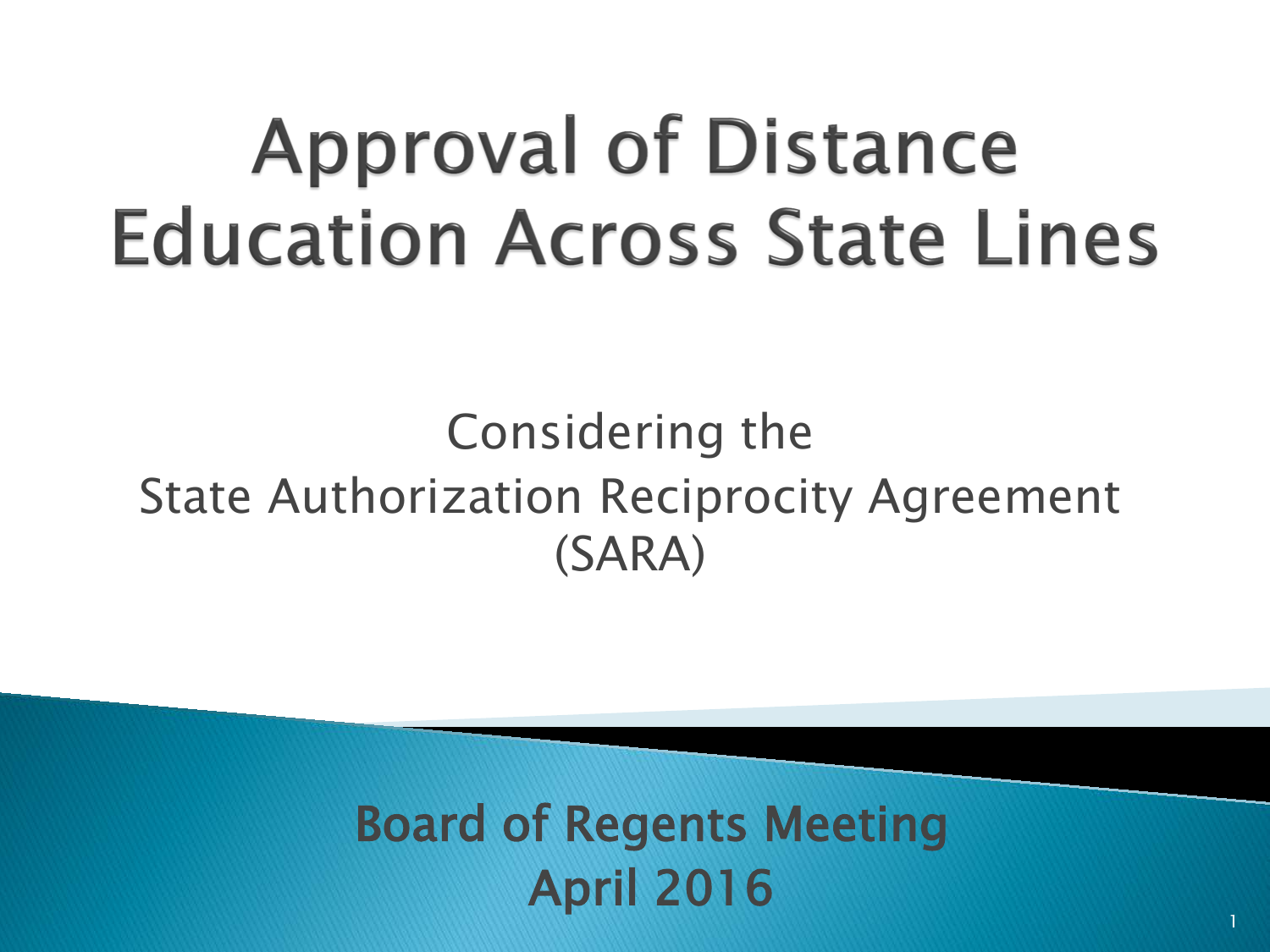## **State Authorization for Distance Education Programs**

- ▶ In 2011, the U.S. Department of Education proposed regulations that would require IHEs to obtain authorization from any state in which they enroll students through distance education.
- Each state has different rules for authorizing out-of- state IHEs to offer distance education programs to state residents.
	- Some states require full application review and approval
	- Some states additionally require monetary fees for review
	- Some states, like New York, require no approval if the IHE is not establishing a physical presence in the state.
	- Currently, in New York State, out-of-state IHEs that do not seek a physical presence are not reviewed by NYSED.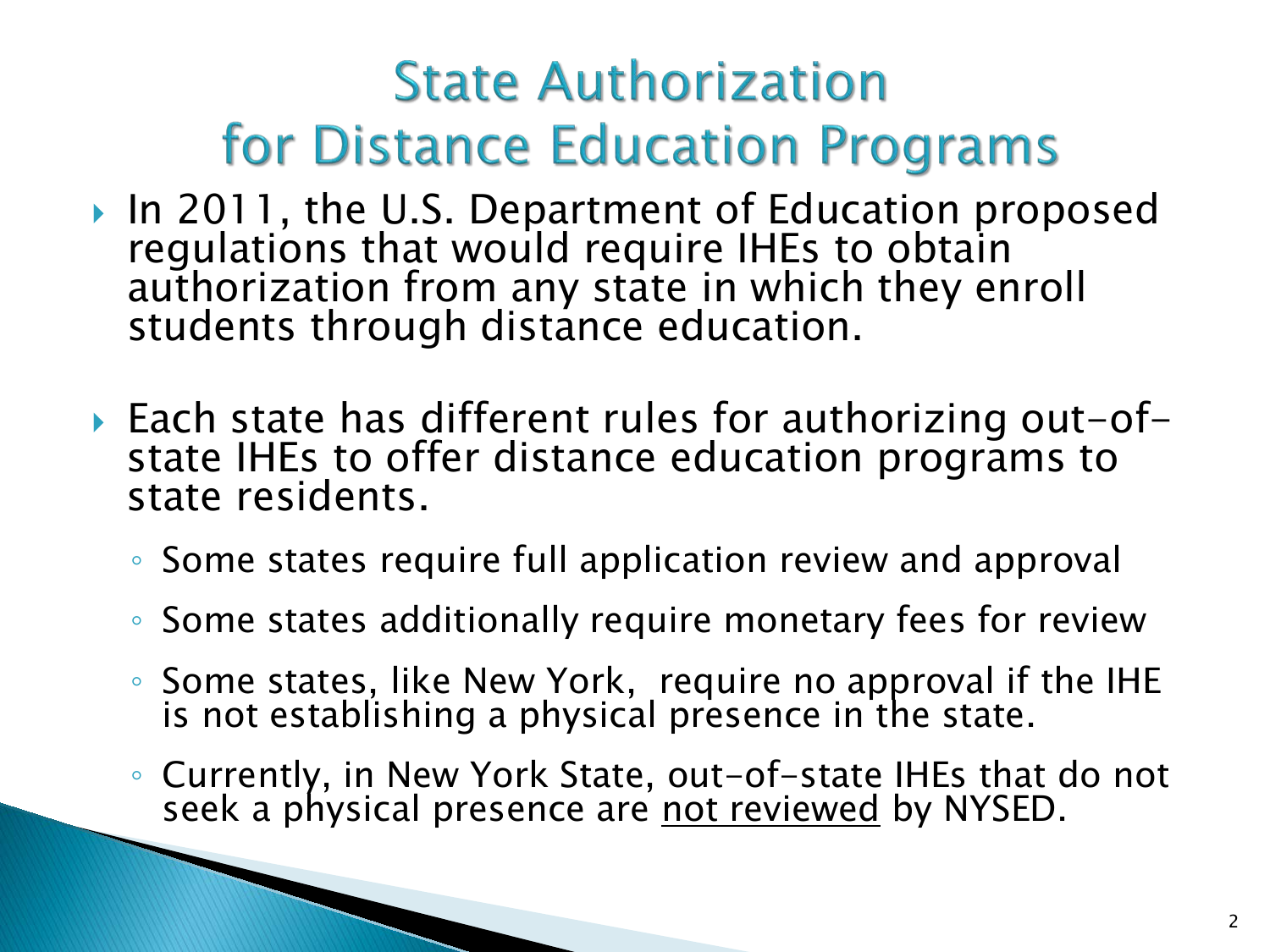#### **Challenges for Interstate Distance Education Degree Program Offerings**

▶ For New York State IHEs, gaining approval to offer distance education across multiple states can be time consuming, cumbersome, and costly. State to state rules vary. Some states require lengthy application review processes and fees from IHEs.

Select Examples of State Approval Fees for NYS IHEs to Offer Distance Ed.

| Alabama    | $$2,500 + $1500$ renewal                    |
|------------|---------------------------------------------|
| Indiana    | \$2,000                                     |
| Kansas     | \$3,000                                     |
| Michigan   | \$10,000                                    |
| Oregon     | $$7,000$ biennially + surety bond in Oregon |
| Washington | \$5,000                                     |
| Wisconsin  | $$2,500 - 5,000$ per program                |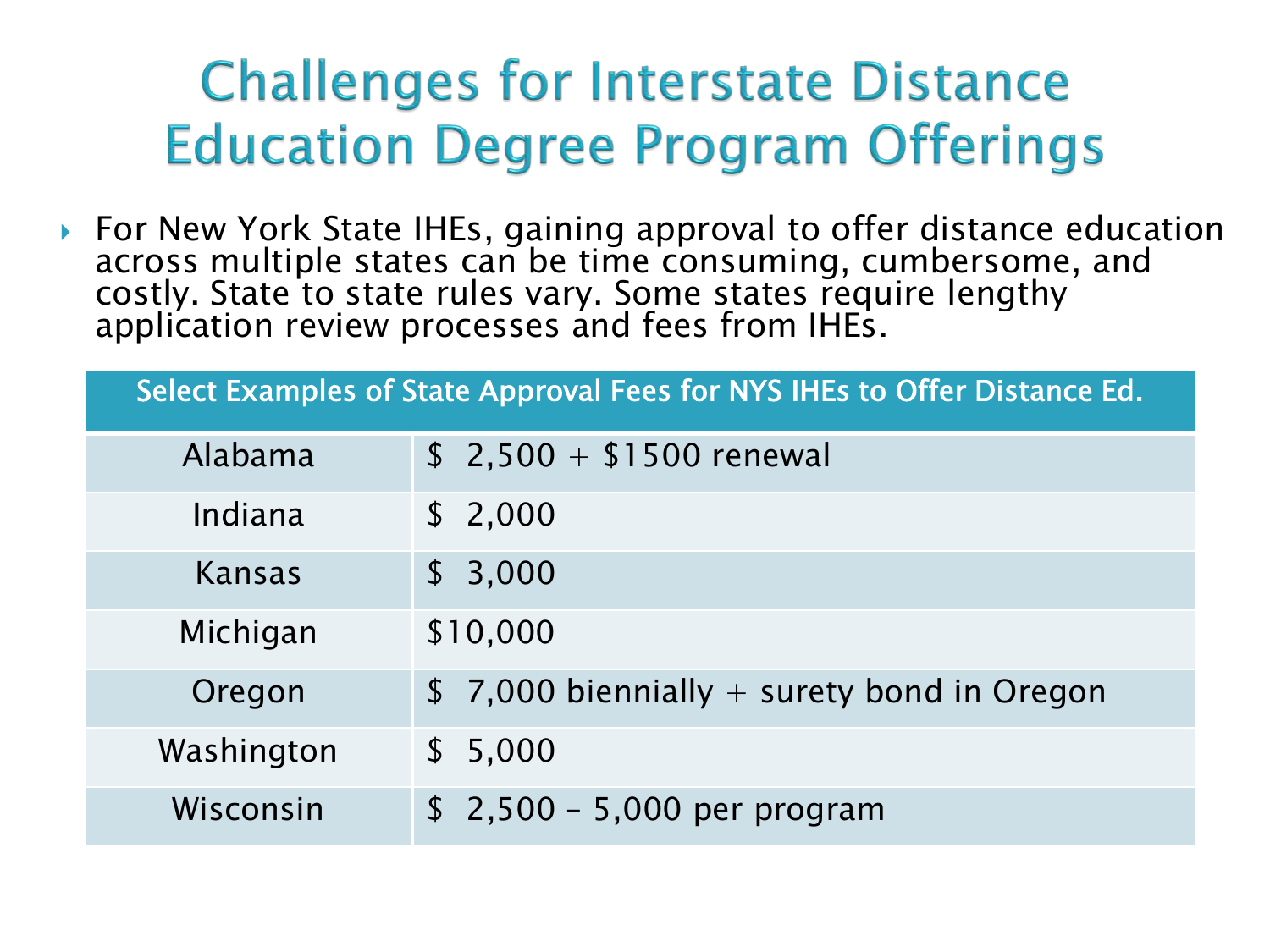### **State Authorization Reciprocity Agreement** (SARA)

- ▶ SARA is an agreement among member states that establishes comparable standards for interstate distance education.
- If NYS were to join SARA, the Department would approve NYS IHEs for offering distance education programs in other SARA member states.
- ▶ In addition, NYS would allow accredited IHEs authorized in other states that have joined SARA to offer their distance education programs to New York State residents.
- ▶ Those IHEs from states not in SARA must be reviewed by NYSED and will be subject to approval fees.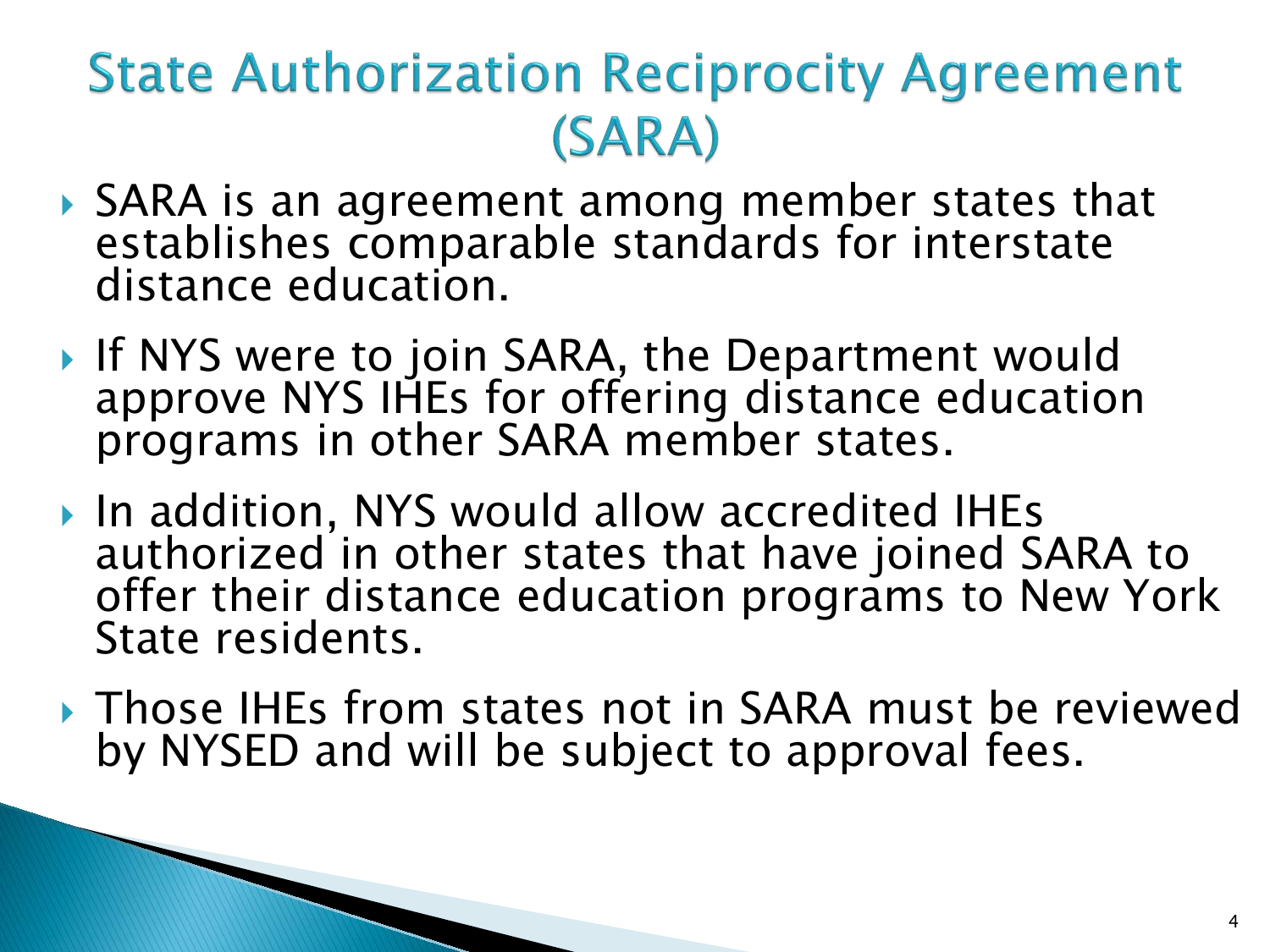## **36 States Currently in SARA**



- ▶ Highlighted states are currently participating in SARA.
- Many states not currently in SARA, like New York, are taking steps toward participation.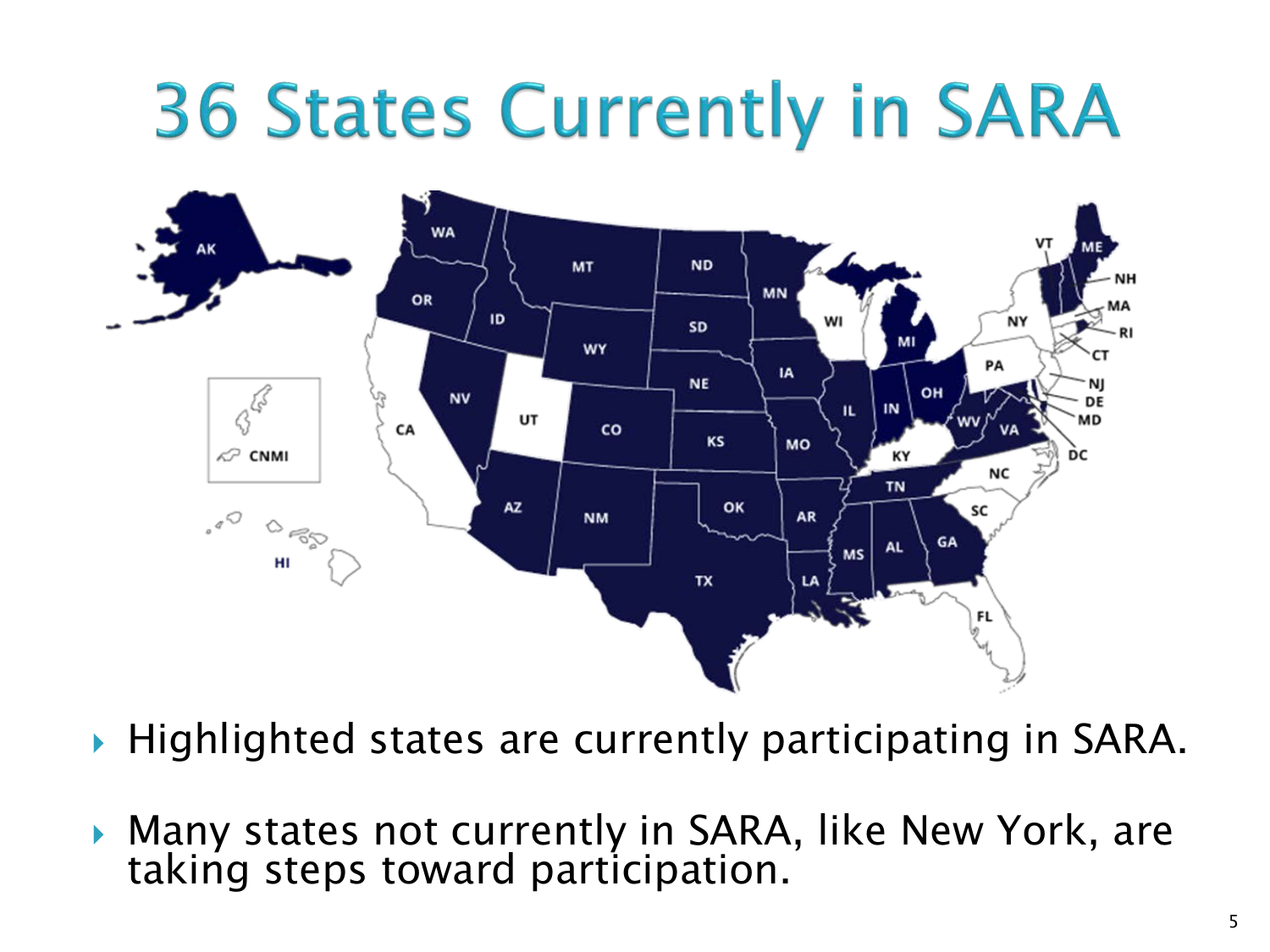

- As a result of Board of Regents discussions in January, February, and April of 2015, with strong support from the four higher education sectors, the Board agreed to prioritize seeking statutory authority for SARA, which would authorize the Department to:
	- Enter into SARA
	- Collect fees from NYS IHEs seeking approval under SARA
	- Collect fees for the review and approval of out-of-state IHEs not in SARA states
	- Use fees collected to hire staff to support the administrative, quality review, and consumer protection requirements under SARA
- ▶ On the August 13, 2015, the Governor signed into law Chapter 220 of the Laws of 2015, which provided the Commissioner the authority to enter into SARA, and NYSED the authority to collect fees from NYS and out-of-state IHEs to support the costs of this work.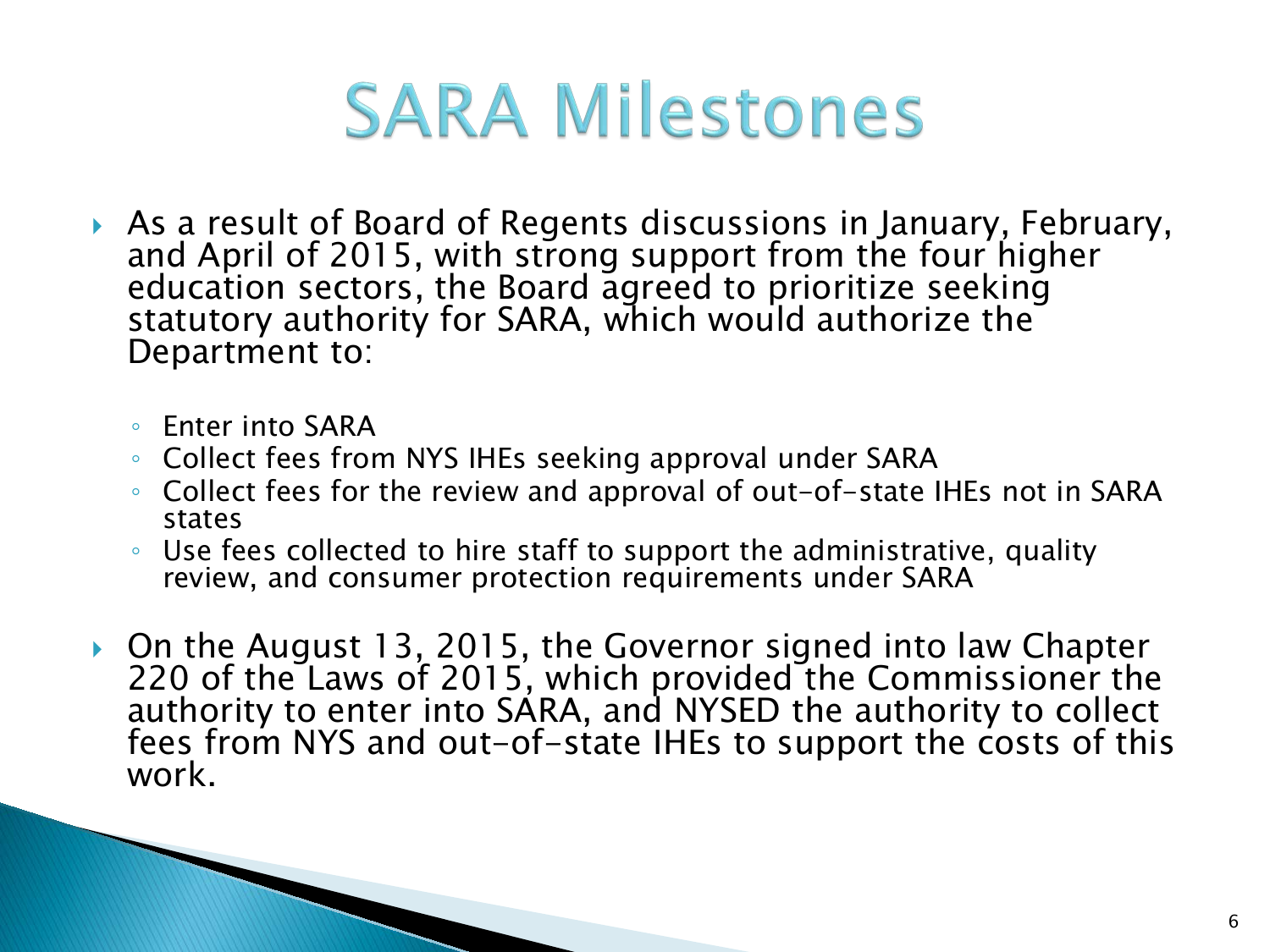#### **SARA Governance and Administration**

- ▶ SARA is governed by the National Council for State Authorization Reciprocity Agreements, and its 21-member board of directors.
- ▶ SARA is administered by regional steering committees in the four regional higher education compacts.
	- Midwestern Higher Education Compact (MHEC)
	- New England Board of Higher Education (NEBHE)
	- Southern Regional Board of Higher Education (SRBHE)
	- Western Interstate Commission on Higher Education (WICHE)
- If NYSED affiliates with a regional compact for SARA purposes, it will have representation on the regional steering committee.